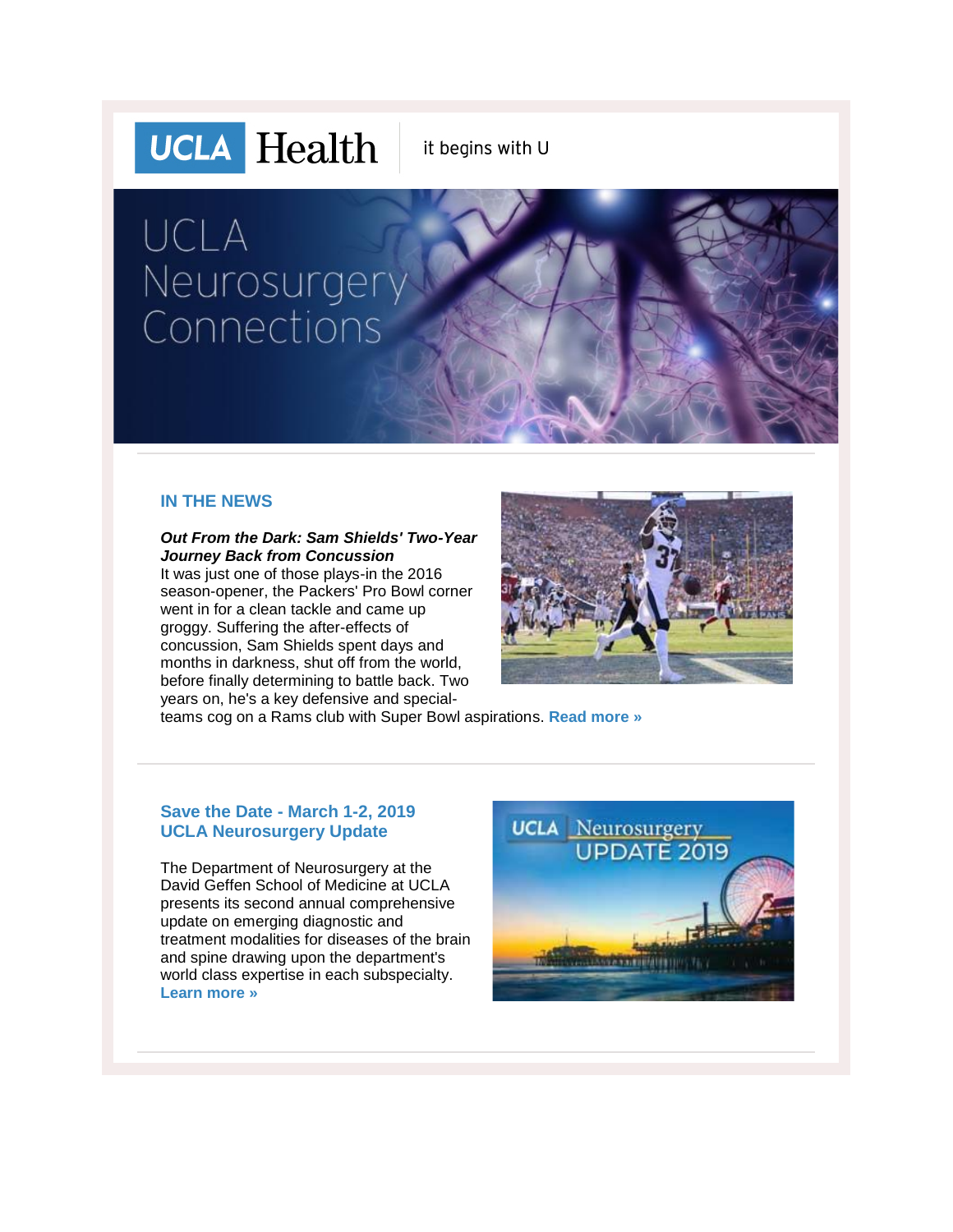## **Faculty Spotlight**

#### **Mayumi Prins, PhD**

Dr. Prins's research interests include understanding the changes in brain metabolism that occur after pediatric traumatic brain injury and how alternative fuels can be used as therapeutic options for the young brain after head injury. In addition to this main focus, she is interested in repeat mild head injuries as they apply to both children and young adult athletes. **[Read more »](http://r20.rs6.net/tn.jsp?f=001eUaCyLqbMu0ykr4-_ylMtmRslaZbI7461ZQBVN3kpMhikULdk3LNKEXFV1KDTOtmpQ2rWcG-FjiPSgQM6iuqDs2Ikt3_-BKxLBURh3oNd05mtsx5Ot_4o-S-TQi4_qa5IntYnHXrIqBwLiH62csrIxi52wEBt9cfgaI3Z5FThnlQY4aB4HwhodhrUc8gMA_9&c=QK7dOvuWjr9EWPblvVJ_0XtRr2uK0PqHHrMhbS_AJlWLZYUI1l54Uw==&ch=62mUuFS87G-AaAhPWisouHQCfGgnGoKFowXgqJMpqDiMX0CI-Bpyfg==)**



### **Program Spotlight**

**UCLA Steve Tisch BrainSPORT Program** At the UCLA Steve Tisch BrainSPORT Program, our goal is to establish the world's most advanced diagnostic and treatment program for athletes who have suffered concussions as well as non-sports related head injuries.



We are the leaders in concussion care and education, that's why we have created the nation's first Pediatric Sports Neurology Fellowship Program that will train the world's best physicians to treat sport concussions in young athletes. **[Learn more »](http://r20.rs6.net/tn.jsp?f=001eUaCyLqbMu0ykr4-_ylMtmRslaZbI7461ZQBVN3kpMhikULdk3LNKEXFV1KDTOtmbzcFpIHHgJRzJF-f1okqN26F3v87s_f8GDHeE4EgF4K3ziXWmiLgnCVdEkkkJWi-3KZ7MfOpgIn3Zs9G6ZiTiIr-ZRRfKzkA6Bi1bF2i03M39lhJu8RgCTc-O9rIXkU1&c=QK7dOvuWjr9EWPblvVJ_0XtRr2uK0PqHHrMhbS_AJlWLZYUI1l54Uw==&ch=62mUuFS87G-AaAhPWisouHQCfGgnGoKFowXgqJMpqDiMX0CI-Bpyfg==)**

### **UCLA MD Chat Webinars**

View the UCLA Department of Neurosurgery's collection of webinars on demand.

Topics include:

- Sports Concussions in Youth
- Latest Treatment Options for Pituitary Tumors
- Meningiomas
- Treatment options for Pituitary Tumors
- Treatment Options for Moyamoya
- Hemispherectomy

#### **[Watch Videos »](http://r20.rs6.net/tn.jsp?f=001eUaCyLqbMu0ykr4-_ylMtmRslaZbI7461ZQBVN3kpMhikULdk3LNKEXFV1KDTOtmMxAK3KtBdA2s44Rb2ROZtDjw7qMT6G0VmSpRJ7oEWb3DXruOFPp8PFv1zWfa8Le18lvTiIOY5uBlHPr6j96LY7umHWNpBQOk2nJtgD0H6_rp2FYLSHiFzKU27Ywg4w4MI3Mf1UwFjrQ=&c=QK7dOvuWjr9EWPblvVJ_0XtRr2uK0PqHHrMhbS_AJlWLZYUI1l54Uw==&ch=62mUuFS87G-AaAhPWisouHQCfGgnGoKFowXgqJMpqDiMX0CI-Bpyfg==)**



head injury, including

**Connect with Us UCLA Department of Neurosurgery**